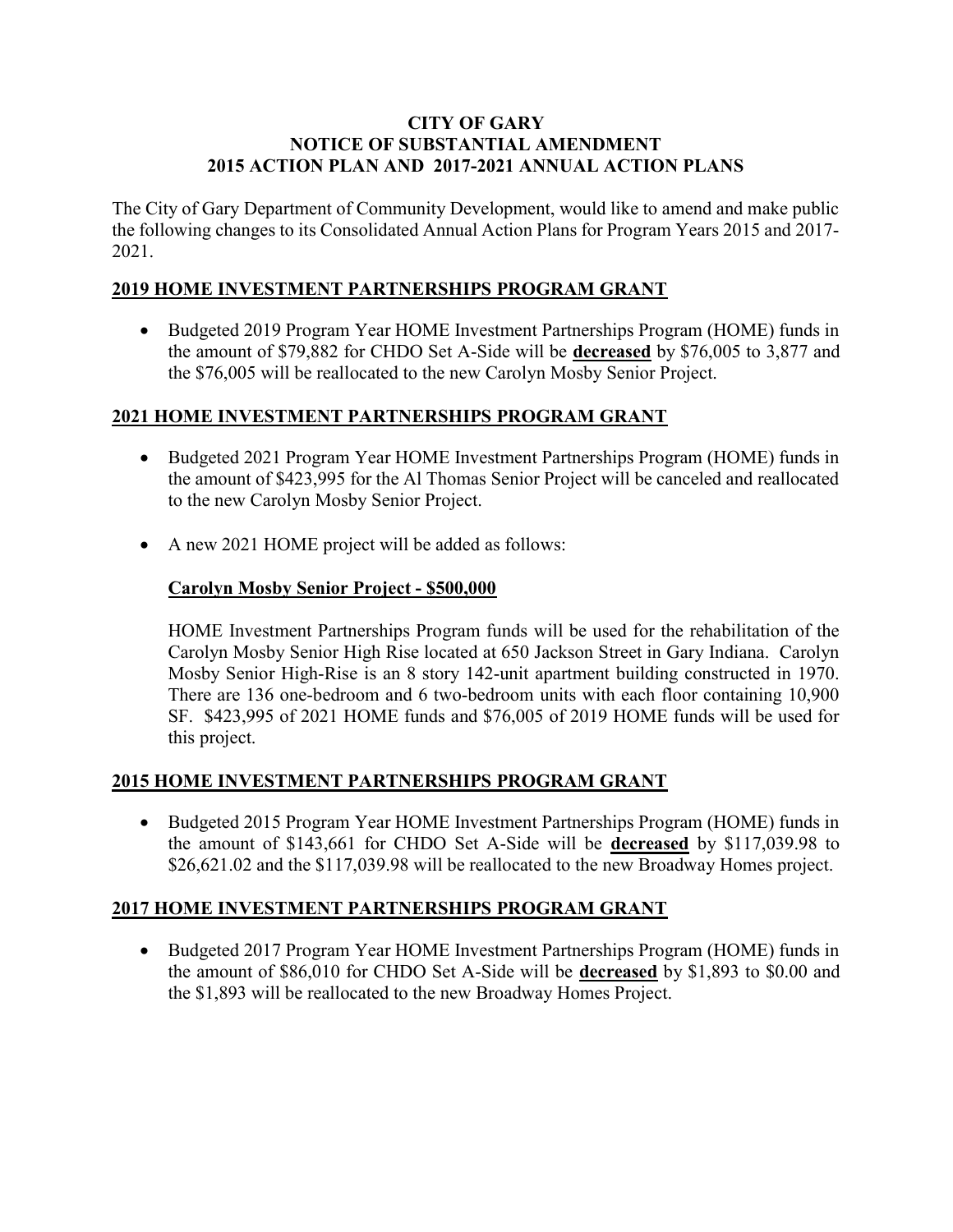### 2018 HOME INVESTMENT PARTNERSHIPS PROGRAM GRANT

- Budgeted 2018 Program Year HOME Investment Partnerships Program (HOME) funds in the amount of \$93,594 for CHDO Set A-Side will be decreased by \$93,594 to \$0.00 and the \$93,594 will be reallocated to the new Broadway Homes Project.
- Budgeted 2018 Program Year HOME Investment Partnerships Program (HOME) funds in the amount of \$200,000 for Rental Assistance Program (TBRA) will be decreased by \$58,697.02 to \$3,087.39 and the \$58,695.02 will be reallocated to the new Broadway Homes Project.

# 2019 HOME INVESTMENT PARTNERSHIPS PROGRAM GRANT

• Budgeted 2019 Program Year HOME Investment Partnerships Program (HOME) funds in the amount of \$79,882 for CHDO Set A-Side will be decreased by \$3,877 to \$0.00 and the \$3,877 will be reallocated to the new Broadway Homes Project.

# 2020 HOME INVESTMENT PARTNERSHIPS PROGRAM GRANT

- Budgeted 2020 Program Year HOME Investment Partnerships Program (HOME) funds in the amount of \$83,711 for CHDO Set A-Side will be decreased by \$83,711 to \$0.00 and the \$83,711 will be reallocated to the new Broadway Homes Project.
- Budgeted 2020 Program Year HOME Investment Partnerships Program (HOME) funds in the amount of \$25,000 for First Time Homebuyers Program will be decreased by \$25,000 to \$0.00 and the \$25,000 will be reallocated to the new Broadway Homes Project.
- Budgeted 2020 Program Year HOME Investment Partnerships Program (HOME) funds in the amount of \$94,870 for Rental Assistance Program (TBRA) will be decreased by \$65,832 to \$29,038 and the \$65,832 will be reallocated to the new Broadway Homes Project.
- Budgeted 2020 Program Year HOME Investment Partnerships Program (HOME) funds in the amount of \$150,356 for Broadway Lofts Program will be decreased by \$150,356 to \$0.00 and the \$150,356 will be reallocated to the new Broadway Homes Project.
- A new 2021 HOME project will be added as follows:

### Broadway Homes Project - \$600,000

HOME Investment Partnerships Program funds will be used for the new construction of scattered site multi-family attached townhomes in the 700 block of Connecticut Street, 600 block of Delaware Street, 700 block of Pennsylvania Street, and the 600-800 block of Virginia Street in Gary Indiana. \$117,039.98 of 2015 funds, \$1,893 of 2017 funds, \$152,291.02 of 2018 funds, \$3,877 of 2019 funds, and \$324,899 of 2020 funds will be used for this project.